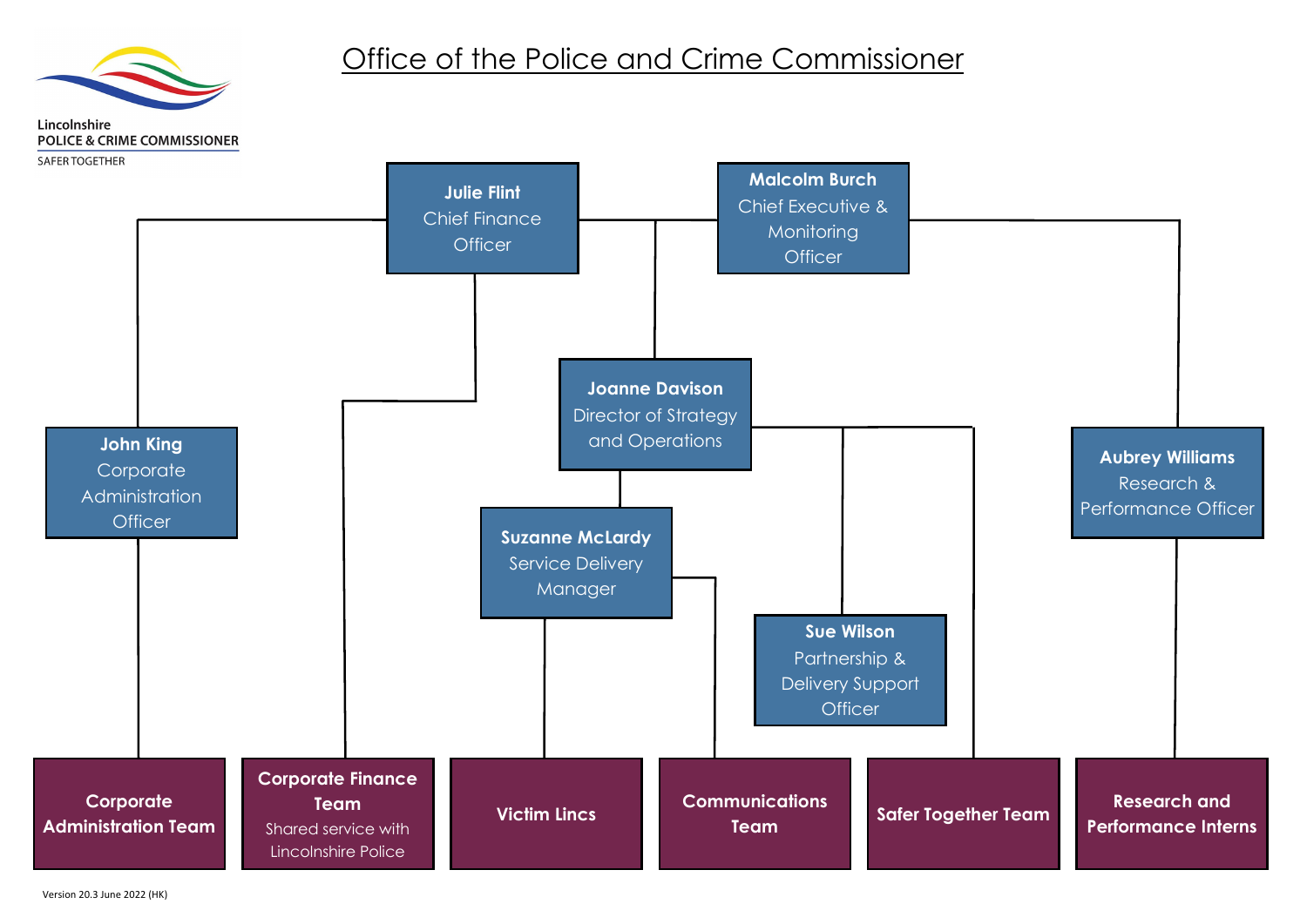**Samantha Ward** Diary Manager



#### **Kim Pickett**

Apprentice Business Administrator



## Corporate Administration

Lincolnshire **POLICE & CRIME COMMISSIONER** 

SAFER TOGETHER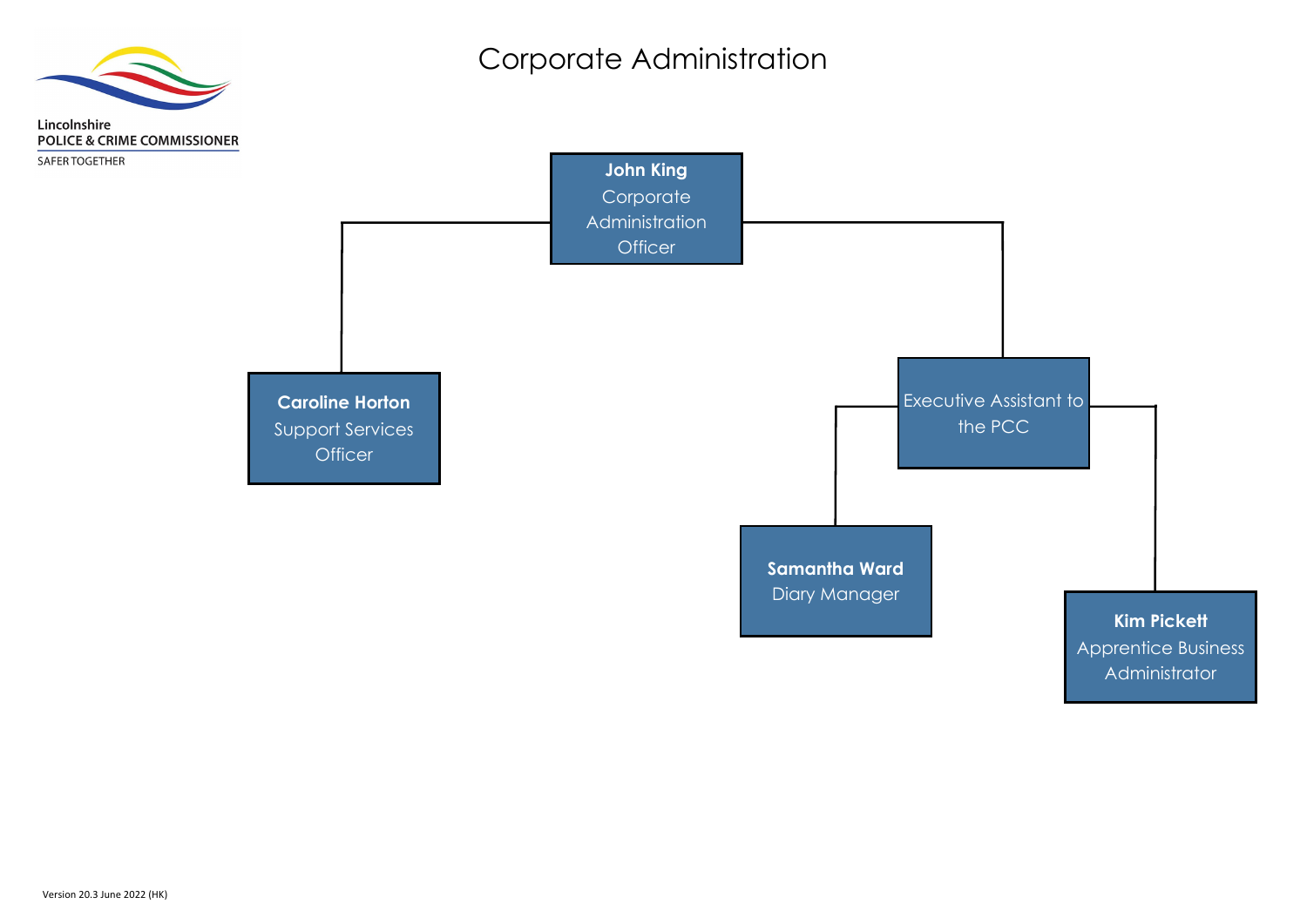

SAFER TOGETHER





## Corporate Finance Shared Service Team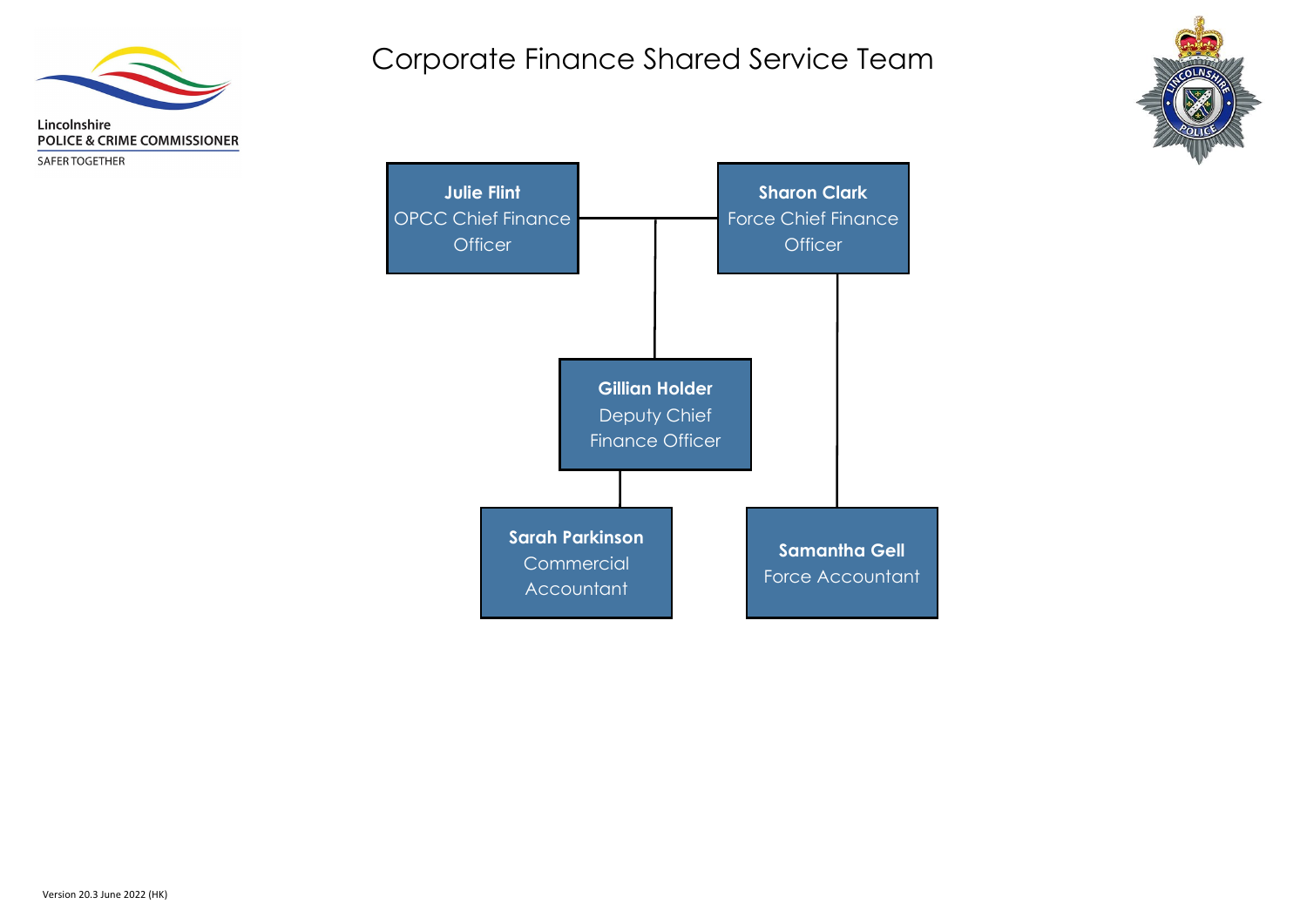

SAFER TOGETHER

**Contact and Case Management Officers** Barney Porter Emily Luxton Kerry Whitelam Megan Robertson Miles Collins Sabiha Kathrada Sian Brown **Hannah Pryke** Team Leader **Suzanne McLardy** Service Delivery Manager

# Victim Lincs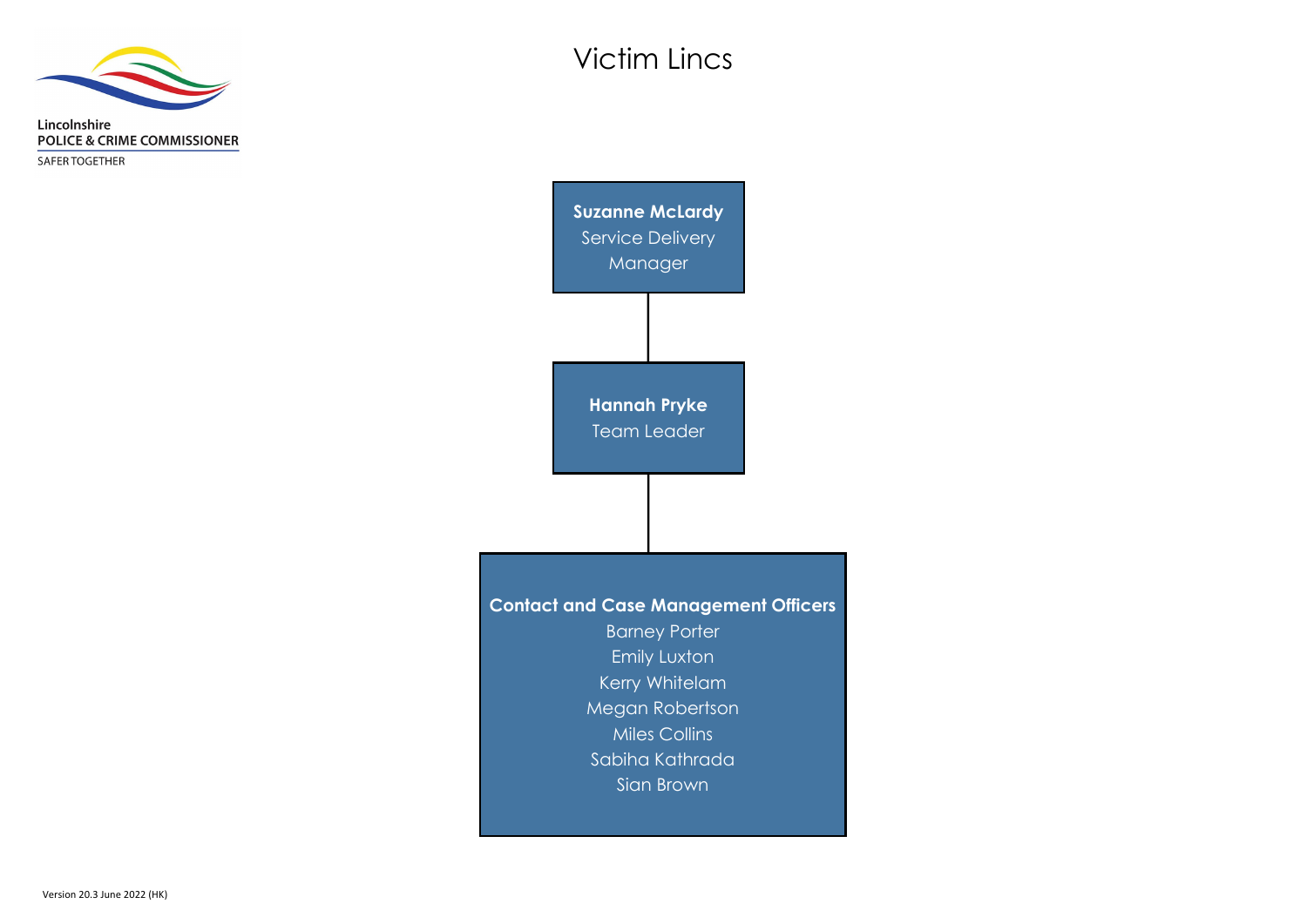

SAFER TOGETHER

**Emma French Communications** Manager **Sophie Olive Communications Officer** 

# Communications Team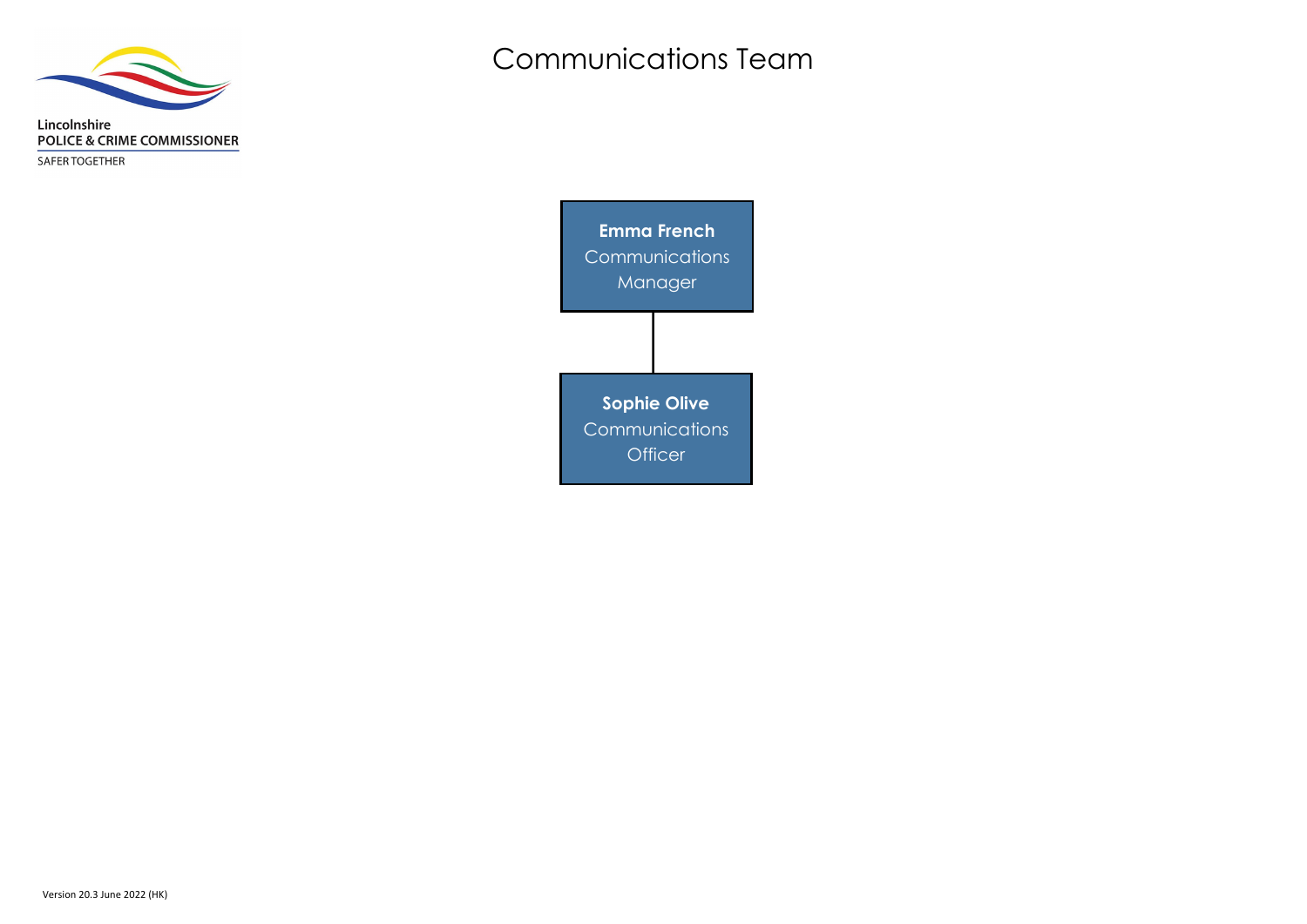

**POLICE & CRIME COMMISSIONER** 

Lincolnshire



**Stephanie Marwood** Safer Together Coordinator—Lincoln & West Lindsey

Safer Together Team